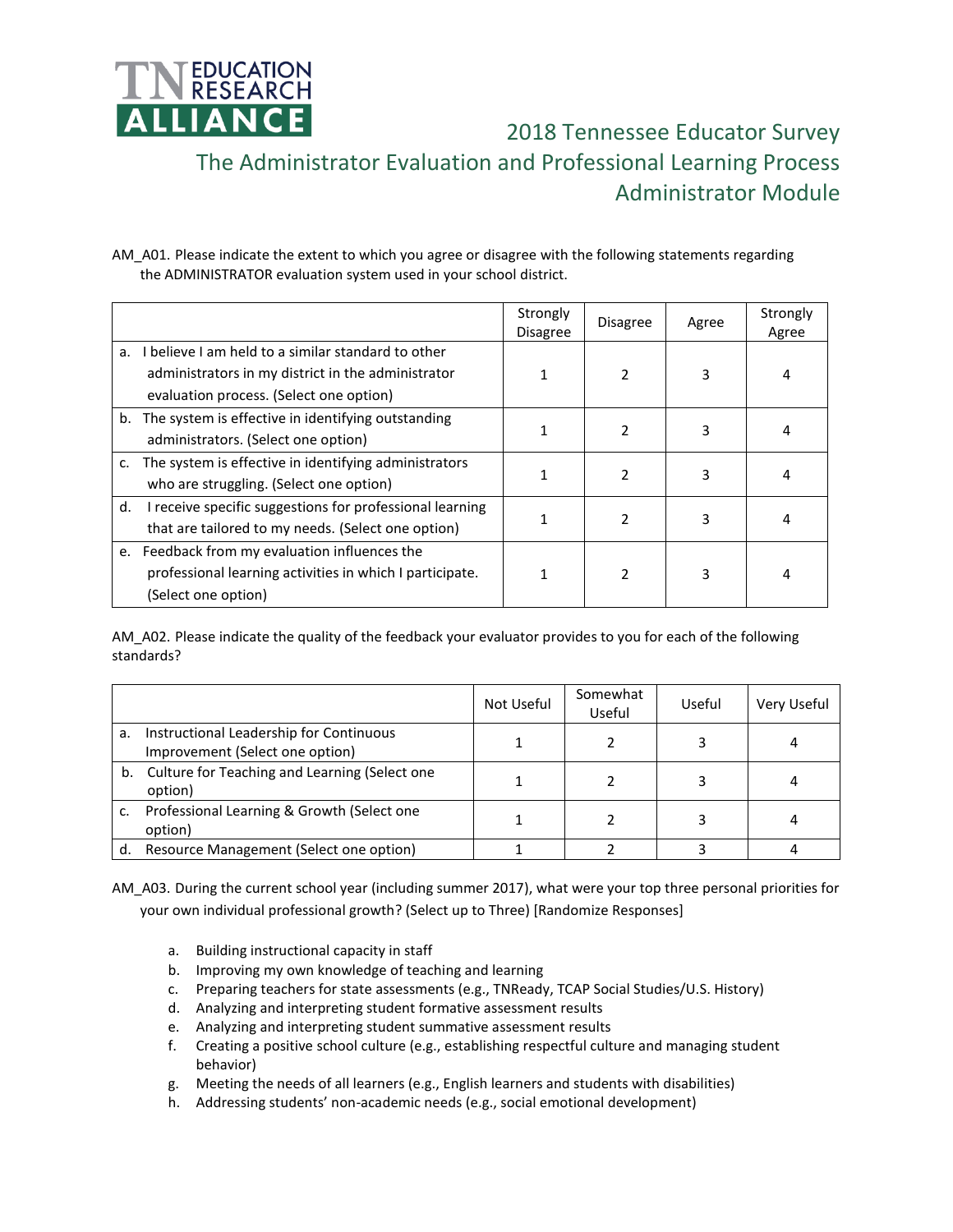- i. Aligning standards, curriculum, and student learning outcomes
- j. Teacher evaluation

|         |                                                                                                                                                   | No, this<br>support is not<br>available | No, but this<br>support is<br>available | Yes, I used this<br>support |
|---------|---------------------------------------------------------------------------------------------------------------------------------------------------|-----------------------------------------|-----------------------------------------|-----------------------------|
| a.      | Release time (such as regular responsibilities<br>temporarily assigned to someone else) (Select one<br>option)                                    |                                         | 2                                       | 3                           |
| b.      | Scheduled time during the contract year for<br>professional learning (in addition to state-required<br>days) (Select one option)                  |                                         | 2                                       | 3                           |
| $C_{1}$ | Stipend for professional learning activities that take<br>place outside regular work hours (Select one option)                                    |                                         | 2                                       | 3                           |
| d.      | Stipend for providing professional learning to my<br>colleagues (Select one option)                                                               |                                         | $\mathfrak{p}$                          | 3                           |
| e.      | Full or partial reimbursement of college tuition (Select<br>one option)                                                                           |                                         | 2                                       | 3                           |
| f.      | Coverage or reimbursement for conference or<br>workshop fees/travel (Select one option)                                                           |                                         | $\overline{2}$                          | 3                           |
| g.      | Personalized coaching support following professional<br>learning (Select one option)                                                              |                                         | 2                                       | 3                           |
| h.      | Online educator forums offered by or through my<br>school or district to share experiences following<br>professional learning (Select one option) |                                         | 2                                       | 3                           |

AM A04. Did you use any of the following supports for your professional learning this year?

AM A05. In my district, professional learning experiences for administrators are primarily.... (Select one option)

- a. Prescribed by the school.
- b. Collaboratively chosen between district leaders and administrators.
- c. Autonomously selected by the administrator.
- d. Based on feedback from the administrator's evaluation.

## **Principal Labor Market - New Subsection**

An important policy interest nationally and within Tennessee is understanding administrators' decisions concerning where they work. The following section asks you to provide feedback on your personal decisions concerning your workplace. Results from this section will NOT be included in district-level reports. District leaders will never see results from these questions. We appreciate your thoughtfulness and candor.

AM\_A06. Before you became a principal, did you ever have a career outside of the field of education?

- a. No 1 (Skip the next four questions)
- b. Yes, in a full-time career other than education 2 (Continue to next question)
- c. Yes, in a part-time career other than education  $-3$  (Continue to next question)





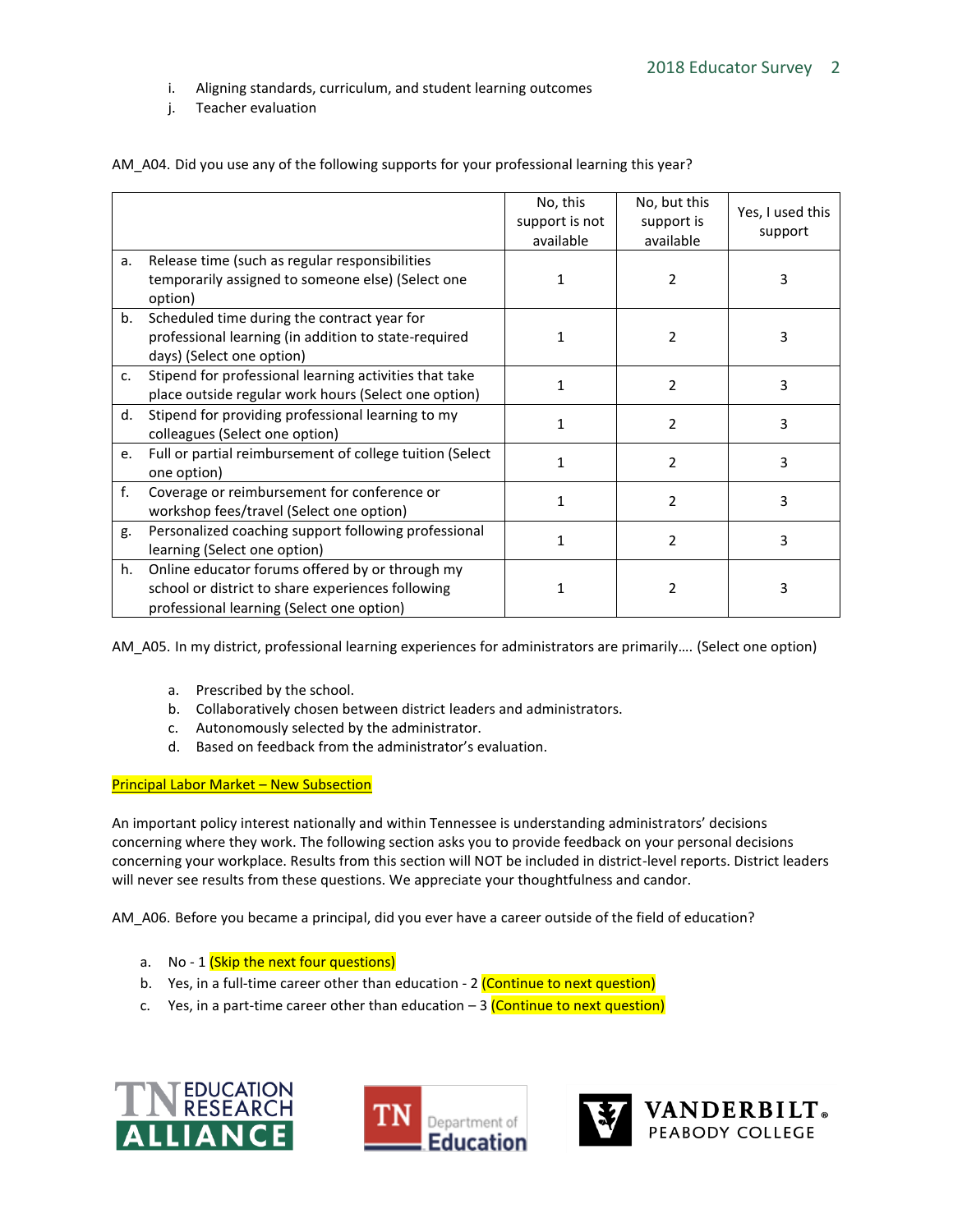- AM\_A07. In what fields or areas did you work? (List more than one if applicable.) [Open-ended]
- AM\_A08. How many total years of experience do you have in a career outside education, including both part-time and full-time work?

\_\_\_\_\_ Total years

AM\_A09. In this career (or careers) outside education, how many years did you spend in a management position? (If none, fill in "0".)

\_\_\_\_\_ Total years

AM\_A10. In this career (or careers) outside education, did you have responsibility for any of the following? (Check all that apply.)

- a. Budgeting
- b. Managing others
- c. Hiring personnel
- d. Training or development of others
- e. Motivating others
- f. Maintaining facilities
- g. Maintaining interpersonal relationships
- h. Engaging external stakeholders

AM\_A11. What do you anticipate will be your role in the next academic year (i.e., in 2018-19)?

- a. Still working as an administrator in this school
- b. Still working as an administrator, but at another school in this district
- c. Still working as an administrator, but at a school in another district in Tennessee
- d. Still working in a Tennessee public school, but not as an administrator
- e. Still working in Tennessee schools, but in a central or district administrative or leadership role
- f. Still working in K-12 education, but not in Tennessee public schools
- g. Working at a job outside of K-12 education
- Retired
- i. Other (please specify:)

AM\_A12. (If AM\_A11=b) Would you say that your move to a different school next year was...? (Check one)

- a. Mostly my decision
- b. Mostly the decision of my district's leadership
- c. Mostly the decision of others (please specify:)